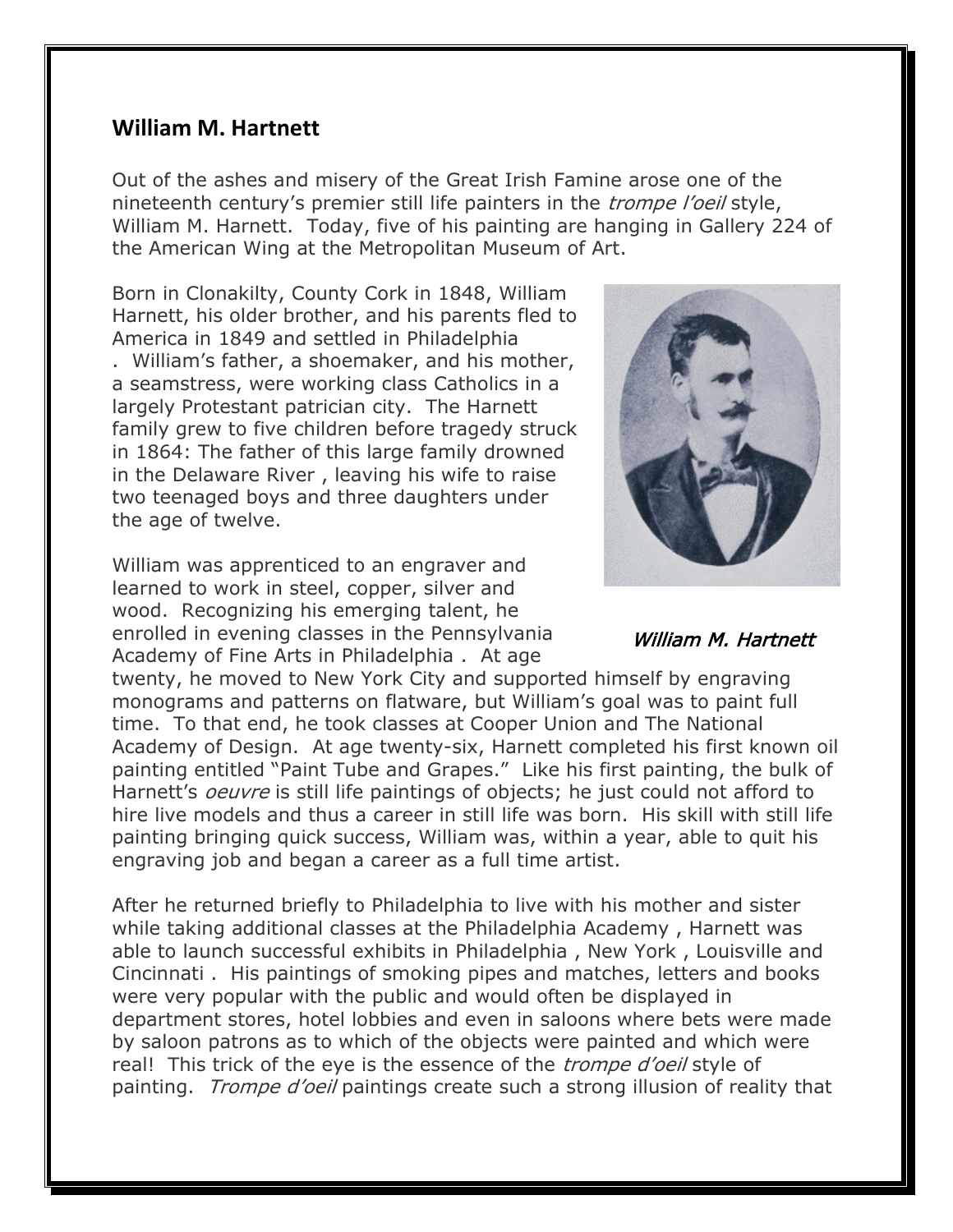the viewer, on first sight, is in doubt as to whether the images are real objects or representations.

Harnett's expertise in *trompe* d'oeil inspired an entire American school of this style of painting in the later nineteenth century that continued into the nineteen twenties. There were many skilled practitioners in this style, but most critics agree that William Harnett was unsurpassed in his elegance of design and skill of execution.



At this time, however, critics were not enthralled. They dismissed his works as mechanical and uninspired. American museums were not inclined to purchase Harnett's *trompe d'oeil* paintings. He knew he had to exhibit in Europe if he wanted to gain respectability in the art world. By now at the age of thirty-two, he had earned enough money from sales of his art to travel to Europe .

For the next two years, he studied, traveled, and exhibited in Paris and London and then spent four more years in Munich . It was at this time that he expanded his repertoire, changing his subject matter to a more elegant and cultivated series of objects, adding antique brass and pottery, guns and musical instruments. These changes did not impress German art critics, nor did they win over the French critics when he exhibited in the Paris Salon. As in the past, it was the public, not the critics, which loved Harnett's creations.

Harnett returned to the United States when he was thirty-eight and settled in New York City . One amusing result of Harnett's ability to paint so realistically resulted from his painting of currency. In 1886, the New York police seized a painting of a five dollar bill from the wall of a saloon and

arrested Harnett for counterfeiting. In dropping the charge, the presiding judge reprimanded him, saying, "The development and exercise of a talent so capable of mischief should not be encouraged." The law-abiding artist stopped painting currency, but a story spread that he once painted a stamp on an envelope and sent it successfully through the mail!

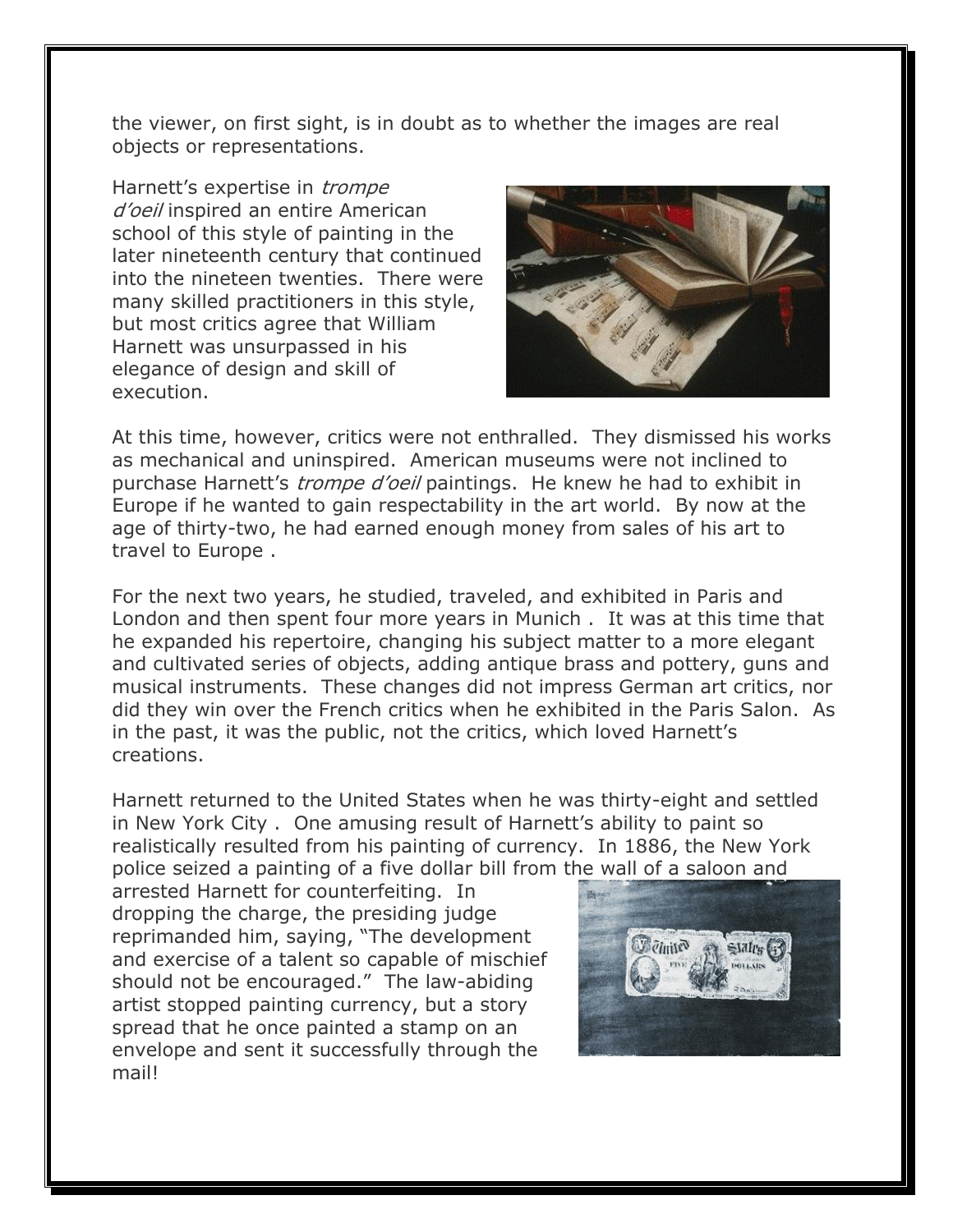William Harnett's style of precise still life changed very little throughout his career. He believed that "new things do not paint well," preferring old and thoroughly masculine objects: thick, leather bound books, newspapers and pipes with embers still glowing in the bowl. He gained many clients who were attracted to his style. For example, one custom-made painting is entitled "Mr. Huling's Rack Picture," which is composed of Mr. Huling's personal and professional correspondence.

Nostalgia was in the air in Harnett's time. Reconstruction was over, leaving war wounds unhealed. The country's wealth was great in the Gilded Age, the period between 1865-1901, but morale was low. Americans yearned for a vanished time when life was simpler, a time evoked by quill pens, candles, and hand turned crockery, all of which were staples of Harnett's paintings.

His best known work, "After the Hunt" (1885), is an almost six feet tall arrangement of a battered old hat, a hunting horn, rifle, dead hare and birds and other objects nailed to a wooden door with brass hinges, burnished and mellowed by time. Harnett had high hopes that "After the Hunt," his greatest virtuoso effort, would guarantee his success abroad. In spite of its hanging on a Parisian salon wall, it did not sell, ending up on a New York City saloon wall where it caused a sensation.

A later work (1888), "Still Life– Violin and Music (Music and Good Luck)," is much more light-hearted and whimsical compared to "After the Hunt." Sociability is the theme and the objects evoke warmth and pleasure in modest leisure time. This painting captures the fad of the late nineteenth century when Americans were collecting old curiosities. Harnett, too, collected these objects– old books, weapons, pottery, musical instruments, and so on– which became studio props to be used repeatedly in his still life paintings.

In later years, Harnett enjoyed tremendous commercial success. His larger works now brought prices of several thousands of dollars, but recognition of the professional artistic community still eluded him. Unfortunately, it was at this time when his health declined precipitously. He suffered with kidney disease and severe rheumatism, making painting unbearable for months at a time. He sought relief in the waters at Carlsbad and Wiesbaden , Germany and later at Hot Springs , Arkansas . But he continued to worsen, was hospitalized several times, and finally, on October 27, 1892, he died in New York Hospital . He was only forty-four years old.